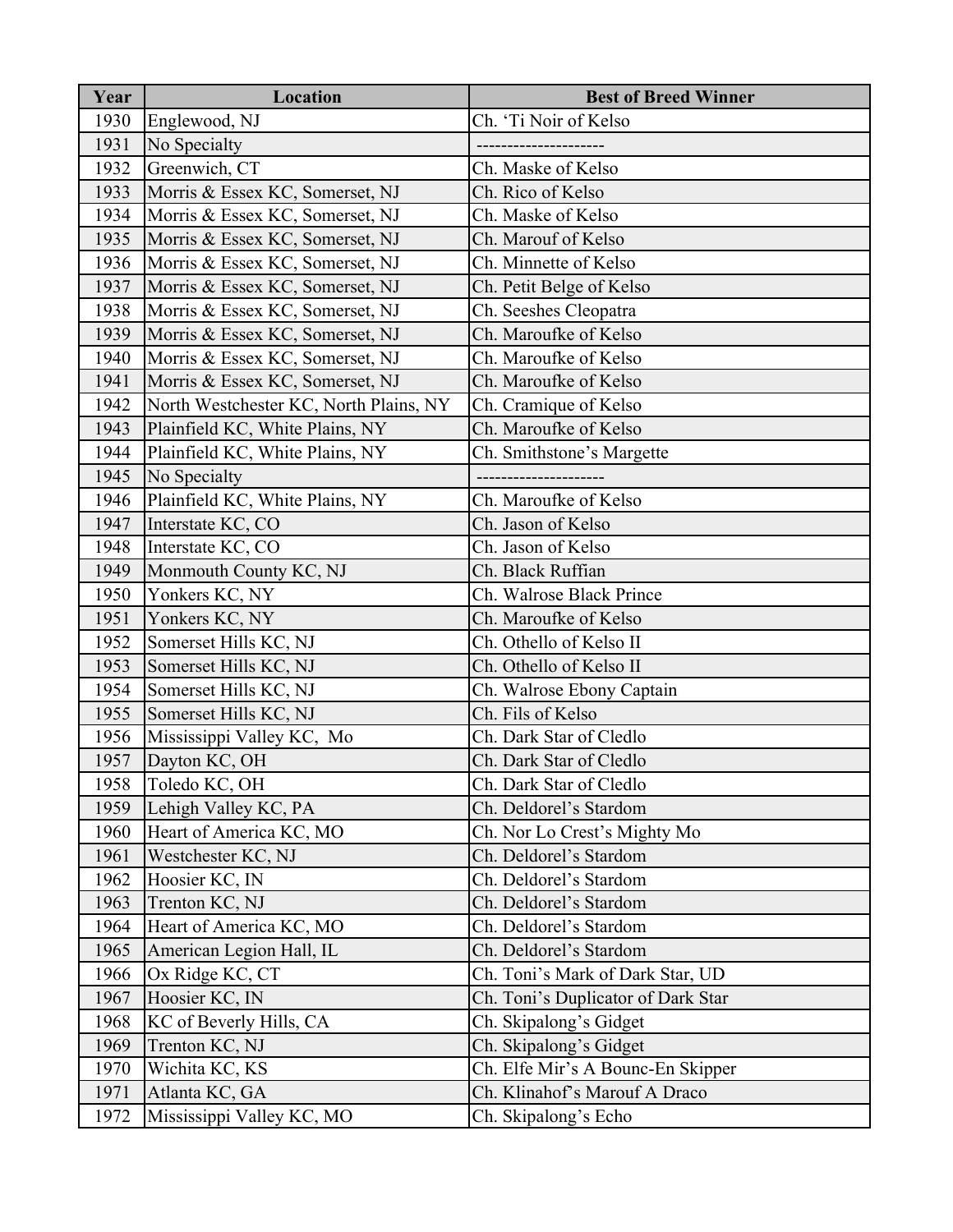| 1973  | Texas KC, Dallas, TX                 | Ch. Elfe Mir's Billie-Billy Bi-Ho   |
|-------|--------------------------------------|-------------------------------------|
| 1974  | Santa Ana Valley KC, Los Angeles, CA | Ch. Skipalong's H.M. Wogglebug T.E. |
| 1975  | Indianapolis, IN                     | Ch. Elfe Mir's Billie-Billy Bi-Ho   |
| 1976  | Chicago, IL                          | Ch. Skipalong Malagold Luvalot      |
| 1976* | TN                                   | Ch. Skipalong Pretty Poika          |
| 1977  | Pittsburgh, PA                       | Ch. Skipalong O'Baby Face           |
| 1978  | Texas KC, Dallas, TX                 | Ch. Apatge Land's S.S. Kerry Patch  |
| 1979  | St. Louis, MO                        | Ch. Jetstar's Command Performance   |
| 1980  | Long Beach, CA                       | Ch. Jetstar's Command Performance   |
| 1981  | Washington, DC                       | Ch. Skipalong's El Bimbo Jet        |
| 1982  | Irving, TX                           | Ch. Skipalong's El Bimbo Jet        |
| 1983  | St. Louis, MO                        | Ch. Ares Beaucop                    |
| 1984  | Sunnyvale, CA                        | Ch. Eatchurheartout De Sang Bleu    |
| 1985  | Gaithersburg, MD                     | Ch. Harmony's Heavensent            |
| 1986  | Detroit, MI                          | Ch. Camplaren's Native Son          |
| 1987  | Olympia, WA                          | Ch. Jetstar's Command Performance   |
| 1988  | Irving, TX                           | Ch. Paragon Kissmygrits             |
| 1989  | San Diego, CA                        | Ch. Eatchurheartout De Sang Bleu    |
| 1990  | Syracuse, NY                         | Ch. Mardeck's Rookie Diplomat       |
| 1991  | Louisville, KY                       | Ch. Dream On's One In A Million     |
| 1992  | Kansas City, MO                      | Ch. ARES Maah-Velous                |
| 1993  | Minneapolis, MN                      | Ch. Dante's I Gotta Line On You     |
| 1994  | Atlanta, GA                          | Ch. Knotty Knoll Lerina             |
| 1995  | Detroit, MI                          | Ch. Shalako's E.L. Fudge            |
| 1996  | Ontario, CA                          | Ch. Elan's Ebony Warlock            |
| 1997  | Olympia, WA                          | Ch. De Lamer's Fire Island Fox      |
| 1998  | Carlisle, PA                         | Ch. Dotsu's Further More Trouble    |
| 1999  | Louisville, KY                       | Ch. Kleingaul's Windjammer          |
| 2000  | Wichita, KS                          | Ch. Kleingaul's Windjammer          |
| 2001  | Denver, CO                           | Ch. Kleingaul's Windjammer          |
| 2002  | Orlando, FL                          | Ch Dante's I Gotta Line On You      |
| 2003  | Dallas, TX                           | Ch. Dante's Dancing In The Dark     |
| 2004  | Pomona, CA                           | Ch. Dante's Fire When Ready         |
| 2005  | Livonia, MI                          | Ch. Shalako's Rock 'N Whisper       |
| 2006  | Vancouver, WA                        | Ch. Dante's Over The Top            |
| 2007  | Frederick, MD                        | Ch. Shalako's Rock 'N Whisper       |
| 2008  | Tulsa, OK                            | Ch. Breawood's Dancetotherisnson    |
| 2009  | Chattanooga, TN                      | Ch. DeLamer To Sea And Be Seen      |
| 2010  | Colorado Springs, CO                 | Ch. Dante's Fire When Ready HOF     |
| 2011  | Oconomowoc, WI                       | Ch. DeLamer Pink Flamingo           |
| 2012  | Lancaster, PA                        | Ch. DeLamer Pink Flamingo           |
| 2013  | Las Vegas, NV                        | GCH. Dante's Fire When Ready HOF    |
| 2014  | Livonia, MI                          | GCH. Rivendel's Barefoot Bandit     |
| 2015  | Chattanooga, TN                      | GCH. Tumbleweed's Burn The Ships    |